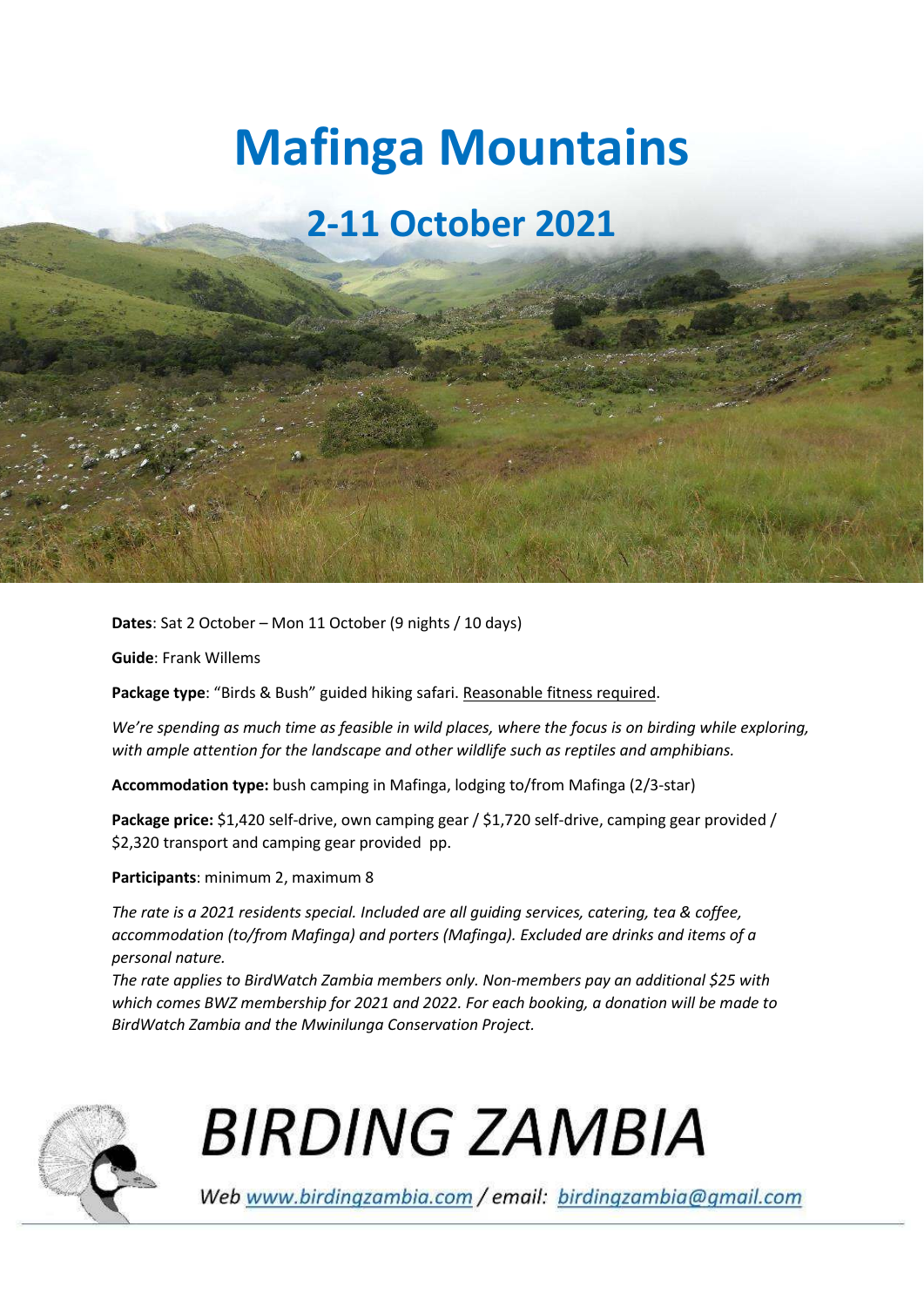# Introduction: Mafinga Mountains: Zambia's highest peak and Luangwa Source

The term 'best-kept secret' certainly is used too lightly in advertisement, but Mafinga does make an excellent candidate to deserve it. This magnificent plateau, on the border with Malawi, and accessible on foot only, towers out some 1.5 km above the adjacent Luangwa Valley, with the source of the Luangwa river hidden in one of its many steep forested valleys. The plateau is largely above 2,000 m asl, with the peak – Zambia's highest point – at some 2,330 m asl. Grasslands dominate the flat areas on top of the breathtakingly beautiful plateau, while the flanks are mainly covered with miombo. Among the many afromontane forest patches – a habitat limited in Zambia to the Mafinga-Nyika area, among Zambia's biodiversity hotspots – is the 40 hectares Mulangale Forest.

A 2018 BirdWatch Zambia survey led by Frank and Leslie Reynolds yielded lots of firsts for the Mafingas, including Blue Swallow (only known to breed on Nyika), Brown-throated Martin of race *ducis* (new to Zambia), and range-restricted Churring Cisticola. The avifauna is dominated by afromontane species. Forests hold jewels like Bar-tailed Trogon, White-chested Alethe, Moustached Tinkerbird, Starred Robin and Chapin's Apalis, with White-eyed Slaty Flycatcher, Malawi Batis, Yellow-bellied Waxbill and Red-faced Crimsonwing among specials in the edges. Rock Kestrel and Common Quail inhabit the open areas. Sunbirds include the spectacular Malachite and Bronzy Sunbird. Black-lored, Wailing, Churring, Lazy and Wing-snapping Cisticolas all occupy their own niches. We will form our own opinion of 'Winterbottom's Pipit' which is yet to be properly classified.

The avifauna admittedly is not as rich in specials as on the larger Nyika Plateau, but holds several species absent from Nyika, reflecting an association with the Tanzanian Eastern Arc mountains. Our timing should be good for Silvery-cheeked Hornbill, mainly known as scarce seasonal visitor to Mulangale Forest. Placid Greenbul and Yellow-throated Woodland Warbler are restricted to Mafinga in Zambia, while the only record of Sharpe's Starling comes from the Luangwa Source area.

The fascinating herpetofauna includes the tiny and rare Nchisi Pygmy Chameleon, confirmed during the 2018 survey. This survey also discovered Spotted Reed Frog and the bat Long-haired Rousette new to Zambia. Although large mammals have been decimated by hunting, Chequered Giant Sengi and Blue Monkey are likely to be seen.

The timing of the trip is partly chosen to include 'Global Big Day' on October 9<sup>th</sup>, during which we expect to contribute significantly to Zambia's species total.

The Mafinga area is the scope of a new conservation project run by WeForest and WECSZ together with the community. Our visit fits the aim of developing ecotourism. We will learn more about the conservation project during our visit.

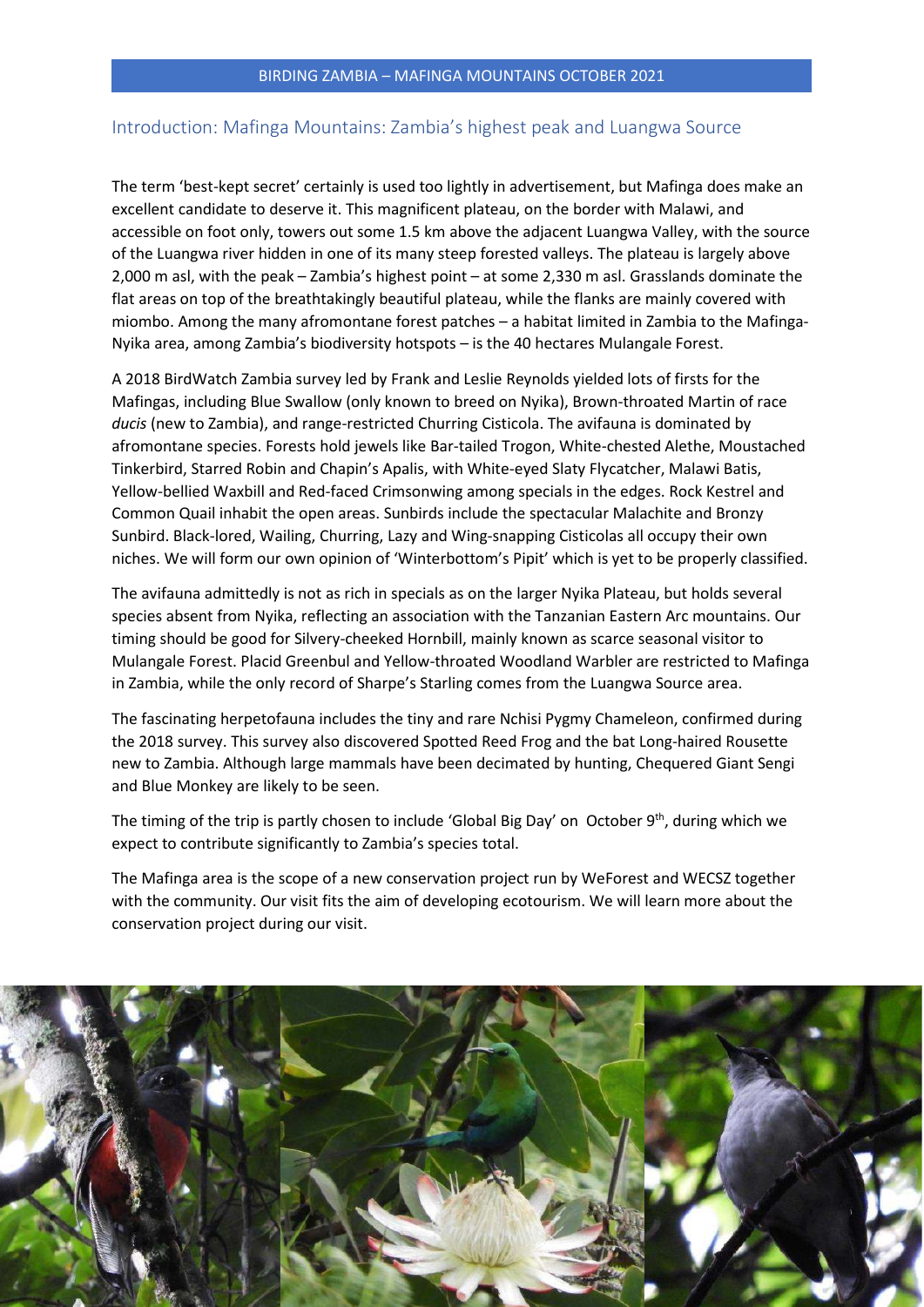# Detailed program

#### *2 October*

Day of driving. We aim to meet up in Isoka (12-hour drive from Lusaka) where we will stay in a basic guesthouse. Exact arrangements TBC.

*If self-driving: an attractive alternative is to start off on Friday and stay overnight along the way, for instance at Forest Inn (4 hours) or Mutinondo Wilderness (8 hours).* 



#### *3 October*

Early morning drive to Mafinga (4 hours). We will drive up to the Zinsa Valley, crossing the Luangwa River and birding along the way. We will park the vehicle and meet our porters at Maliko village around lunchtime. From here, it is a 2-hour hike (4 km / 160 m rise) to the Zinsa/Nalupiga confluence (1696 m asl) where we set up camp for 2 nights.



#### *4 October*

An easy day, acclimatising and exploring the midelevation wet forests and bracken-briar of the Zinsa and Nalupiga Valleys. Albeit seriously impacted by human activities, these areas remain very productive. We expect to get acquainted with the likes of Olive Pigeon, Red-winged Warbler, Singing Cisticola, White-eyed Slaty Flycatcher, Sharpe's Greenbul, Chapin's Apalis and so on. Slender-billed Starling was present here in 2018, of which we

would love better confirmation. An old record of Sharpe's Akalat comes from this area. Nocturnal searching may reveal Nchisi Pygmy Chameleon and Spotted Reed Frog.

# *5 October*

Early morning birding in the Zinsa-Nalupiga area. After early brunch, we pack camp and start off to ascend onto the plateau. The first kilometer in horizontal straight-line distance will see us rise some 400 meters, after which it is a more gentle walk to the grassy Masuwa area (2210 m asl). From here, the track leads through stunning grasslands with rocks and strips of afromontane forest, up to the Musipizi Source area, near the Luangwa Source, where we set up camp for 2 nights (approx. 2018 m asl).

## *6 October*

Full day to explore the area around the Luangwa Source. It is here that Sharpe's Starling was seen in 2002. Interesting finds in 2018 included Blue Swallow, Cinnamon-bracken Warbler, Churring Cistcola and Black-lored Cisticola.

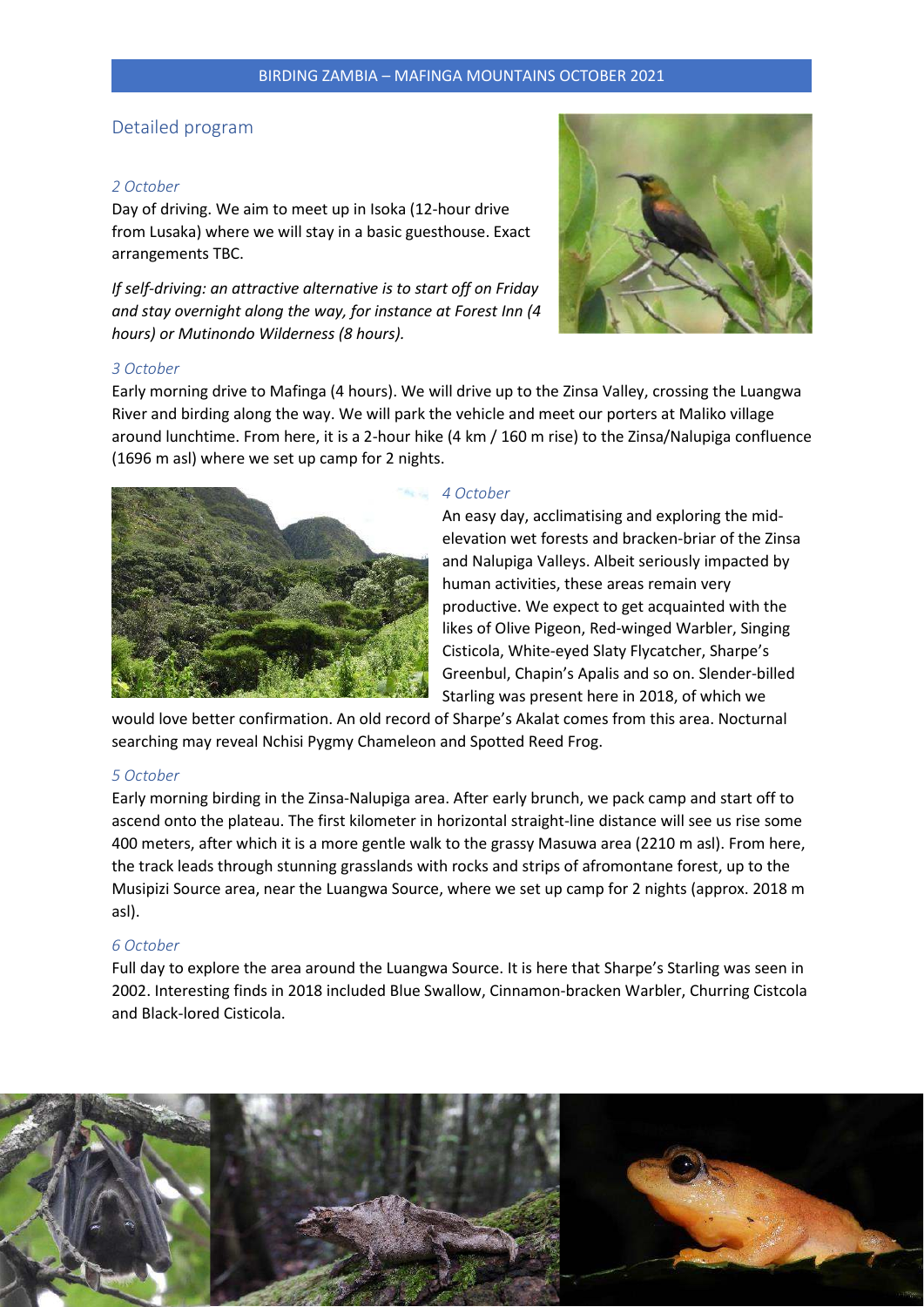# BIRDING ZAMBIA – MAFINGA MOUNTAINS OCTOBER 2021



#### *7 October*

Early morning birding in the Musipizi Source area, in search of the likes of Red-faced Crimsonwing. After early brunch, we will hike to Mulangale Forest, a 4 km hike through scenically spectacular, undulating terrain. Camp will be set up at the edge of Mulangale Forest (1900 m asl). Afternoon birding around camp.

#### *8 October*

Full day in the 40-hectares Mulangale Forest, one of Zambia's largest afromontane forest patches. We have our hopes up high for Silvery-cheeked Hornbill, with other forest specials including White-chested Alethe, Bar-tailed Trogon, Forest Double-collared Sunbird, Placid and Sharpe's Greenbul and Yellow-throated Woodland Warbler. A nocturnal search may yield Nchisi Pygmy Chameleon.



# *9 October*

Global Big Day. Today we will keep separate track of our species list, which likely will include numerous species not recorded elsewhere in Zambia on this day. Early morning birding in Mulangale Forest. After an early brunch, we pack up and hike towards the Masuwa area, a 2-hour (3-km) walk involving some steep descending and ascending. In the afternoon, we will bird the Masuwa area, a mosaic of grasslands, rocks and wet forest strips. It is here that we had a putative record of Orange Ground Thrush in 2018, while White-chested Alethe and Bar-tailed Trogon were recorded in a nearby forest patch.

#### *10 October*

A long travel day. We will pack camp at first light and descend down from the plateau, with birding along the way. Arrival at Maliko is anticipated to be around 11:00, from where it is a 6-hopur drive to Kapishya Hotsprings. Time depending, we may do some birding along Lake Shiwa Ngandu on the way in, or around the hotsprings itself. Overnight in comfortable chalets.